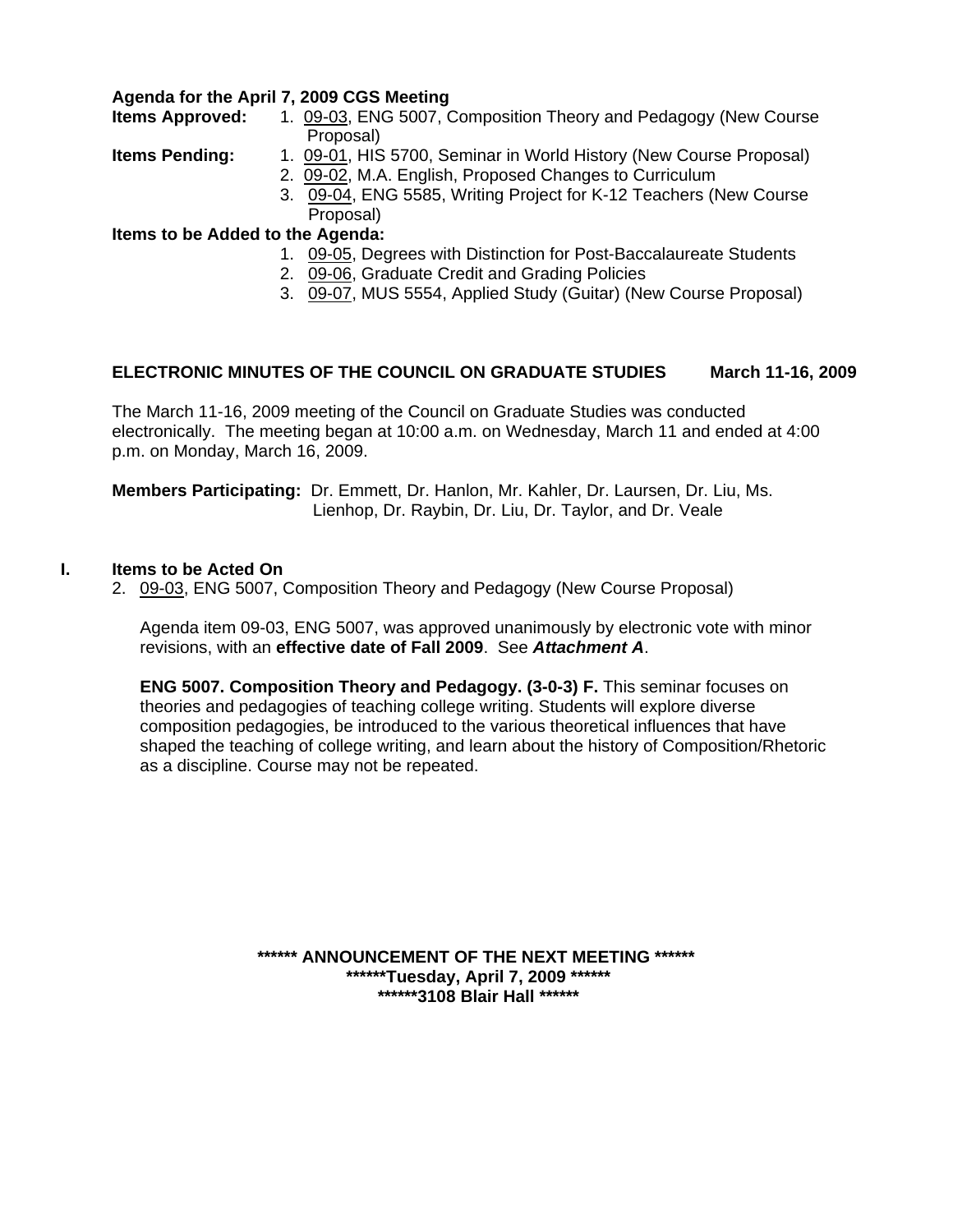## *Attachment A*

# Eastern Illinois University **NEW/REVISED COURSE PROPOSAL FORMAT**

**Please check one:**  $\boxtimes$  New course  $\Box$  Revised course

### **PART I: CATALOG DESCRIPTION**

- **1. Course prefix and number, such as ART 1000:** ENG 5007
- **2. Title (may not exceed 30 characters, including spaces):** Composition Pedagogies
- **3. Long title, if any (may not exceed 100 characters, including spaces):** Composition Theory and Pedagogy
- **4. Class hours per week, lab hours per week, and credit [e.g., (3-0-3)]:** 3 3-0-3
- **5. Term(s) to be offered:**  $\boxtimes$  Fall  $\Box$  Spring  $\Box$  Summer  $\Box$  On demand
- **6. Initial term of offering:**  $\boxtimes$  Fall  $\Box$  Spring  $\Box$  Summer **Year:** 2009
- **7. Course description (not to exceed four lines):** This seminar focuses on theories and pedagogies of teaching college writing. Students will explore diverse composition pedagogies, be introduced to the various theoretical influences that have shaped the teaching of college writing, and learn about the history of Composition/Rhetoric as a discipline.

#### **8. Registration restrictions:**

- **a.Identify any equivalent courses** (e.g., cross-listed course, non-honors version of an honors course). This course is not equivalent to any existing course.
- **b.Prerequisite(s),** including required test scores, courses, grades in courses, and technical skills. Indicate whether any prerequisite course(s) MAY be taken concurrently with the proposed/revised course.

# **c.Who can waive the prerequisite(s)?**

|                                                                                    |                  | $\Box$ No one X-Chair $\Box$ Chair $\Box$ Instructor $\Box$ Advisor $\Box$ Other |  |
|------------------------------------------------------------------------------------|------------------|----------------------------------------------------------------------------------|--|
|                                                                                    | (Please specify) |                                                                                  |  |
| <b>d.Co-requisites</b> (course(s) which MUST be taken concurrently with this one): |                  |                                                                                  |  |
| <b>e. Repeat status:</b> $\boxtimes$ Course may not be repeated.                   |                  |                                                                                  |  |
|                                                                                    |                  | $\Box$ Course may be repeated to a maximum of hours or                           |  |
|                                                                                    | times.           |                                                                                  |  |

- **f. Degree, college, major(s), level, or class** to which registration in the course is restricted, if any:
- **g.Degree, college, major(s), level, or class** to be excluded from the course, if any: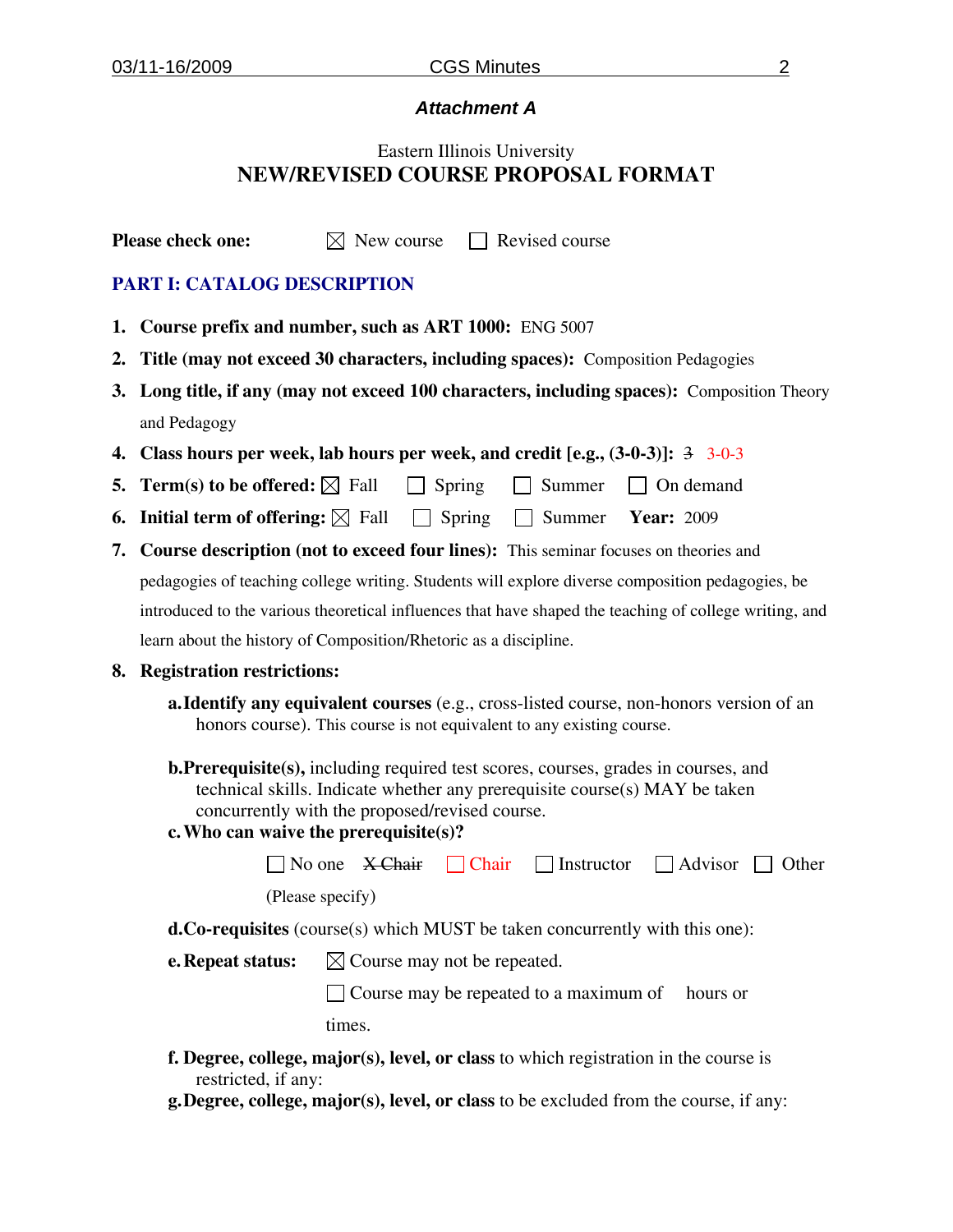- **9. Special course attributes** [cultural diversity, general education (indicate component), honors, remedial, writing centered or writing intensive] **N/A**
- **10. Grading methods** (check all that apply):  $\boxtimes$  Standard letter  $\Box$  C/NC  $\Box$  Audit  $\Box$ ABC/NC ("Standard letter"—i.e., ABCDF--is assumed to be the default grading method

unless the course description indicates otherwise.)

- **11. Instructional delivery method:**  $\boxtimes$  lecture  $\Box$  lab  $\Box$  lecture/lab combined  $\Box$  independent
	- study/research  $\Box$  internship  $\Box$  performance  $\Box$  practicum or clinical  $\Box$  study abroad  $\Box$  other

# **PART II: ASSURANCE OF STUDENT LEARNING**

# **1. List the student learning objectives of this course:**

(A) demonstrate breadth and depth of knowledge about the history, theories, and movements within Composition Studies.

(B) analyze and synthesize diverse composition theories.

(C) demonstrate preparation to apply composition theories and pedagogies to one's own teaching

(D) demonstrate effective oral and written communication through leading discussions and formal presentations.

(E) demonstrate the ability to produce a research article that could lead to presentation or publication.

# **b.If this is a graduate-level course, indicate which objectives are designed to help students achieve established goals for learning at the graduate level:**

- **Depth of content knowledge** Objective A
- **Effective critical thinking and problem solving Objectives B–C**
- **Effective oral and written communication** Objective D
- **Advanced scholarship through research or creative activity Objective E**

# **2. Identify the assignments/activities the instructor will use to determine how well students attained the learning objectives:**

(A) journals and short essays in response to assigned reading.

(B) participation in discussion and small group work.

(C) informal and formal presentations about scholarly articles and issues germane to the teaching of college composition.

(D) written analyses and syntheses of composition theories.

(E) a semester-long research project that demonstrates knowledge of a specific issue or concern in composition theory and pedagogy.

# **3. Explain how the instructor will determine students' grades for the course:**

| Reading responses/homework                 | 30% |
|--------------------------------------------|-----|
| Participation in discussion/presentations  | 15% |
| Analysis/synthesis of composition theories | 15% |
| Reflective essay                           | 10% |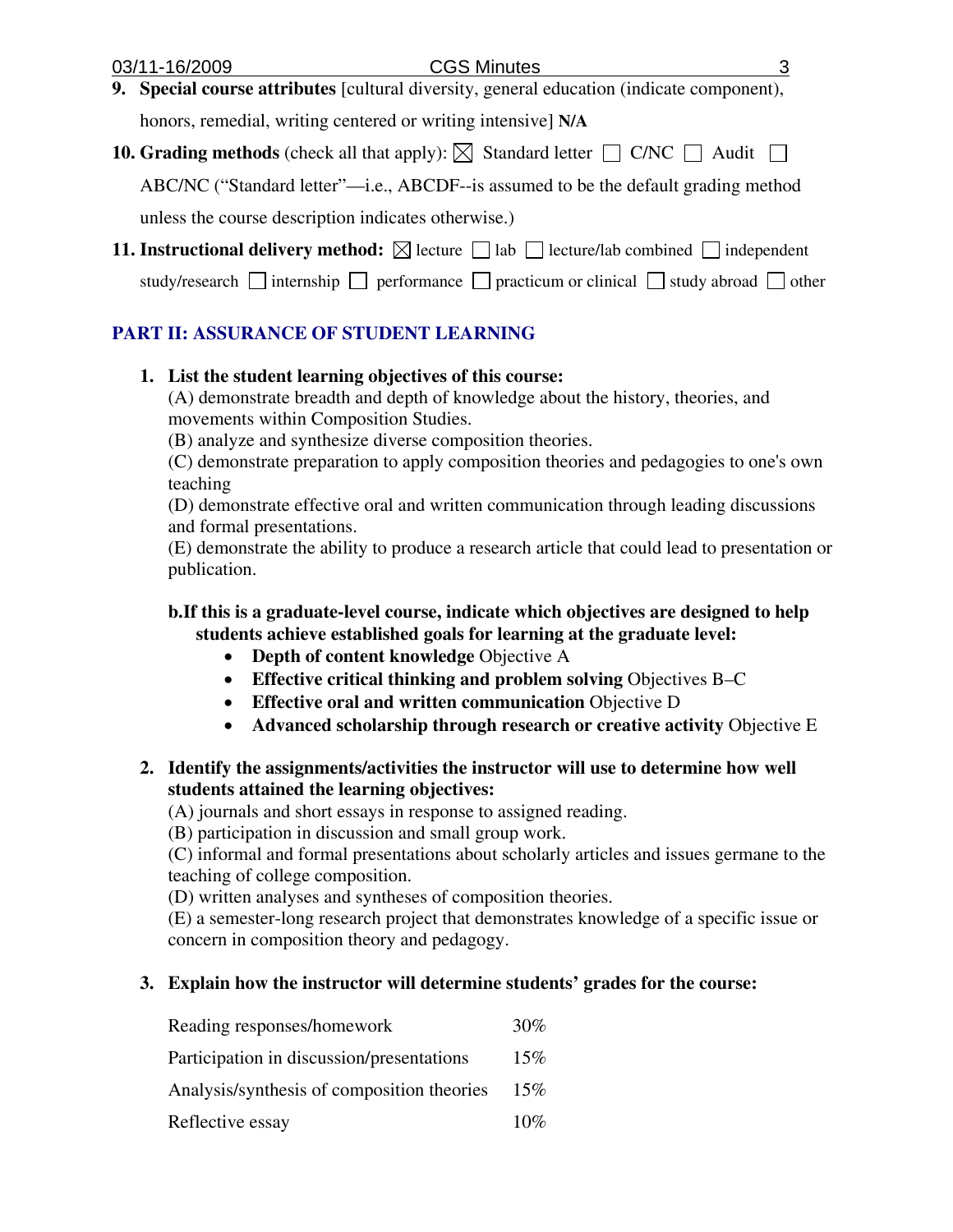| 03/11-16/2009  | <b>CGS Minutes</b> |  |
|----------------|--------------------|--|
| Research paper | 30%                |  |

- **4. For technology-delivered and other nontraditional-delivered courses/sections, address the following:**  N/A
- **5. For courses numbered 4750-4999, specify additional or more stringent requirements for students enrolling for graduate credit. These include:** N/A
- **6. If applicable, indicate whether this course is writing-active, writing-intensive, or writing-centered, and describe how the course satisfies the criteria for the type of writing course identified. (See Appendix \*.)**  N/A

### **PART III: OUTLINE OF THE COURSE**

**Provide a week-by-week outline of the course's content. Specify units of time (e.g., for a 3-0-3 course, 45 fifty-minute class periods over 15 weeks) for each major topic in the outline. Provide clear and sufficient details about content and procedures so that possible questions of overlap with other courses can be addressed. For technologydelivered or other nontraditional-delivered courses/sections, explain how the course content "units" are sufficiently equivalent to the traditional on-campus semester hour units of time described above.** 

The class meets for 15 weeks for one 150-minute session each week. A sample course might run as follows:

#### **Week 1**

- Topics: An Introduction to Composition/Rhetoric; Reflection on the Teaching of Writing, the Notion of Composition as a "Service" Course, Process Pedagogy
- Readings: "Process Pedagogy," Tobin; "The Givens in Our Conversation: The Writing

Process;" "Teach Writing as a Process Not Product," Murray; "Writing as a Mode of Learning," Emig

Assignments: Response journal

#### **Week 2**

Topics: Process Pedagogy, Lesson Planning, Designing Writing Assignments

Readings: "Revision Strategies of Student Writers and Experienced Adult Writers," Sommers; "Audience Addressed/Audience Invoked: The Role of Audience in Composition Theory and Pedagogy," Ede and Lunsford; "A Cognitive Process Theory of Writing," Flower and Hayes

Assignments: Response journal, student-led discussion about research articles

#### **Week 3**

- Topics: Rhetorical Pedagogy, The New Rhetoricians, The Ancient Rhetorical Tradition, Responding to Student Writing
- Readings: "The Components of Written Response: A Practical Synthesis of Current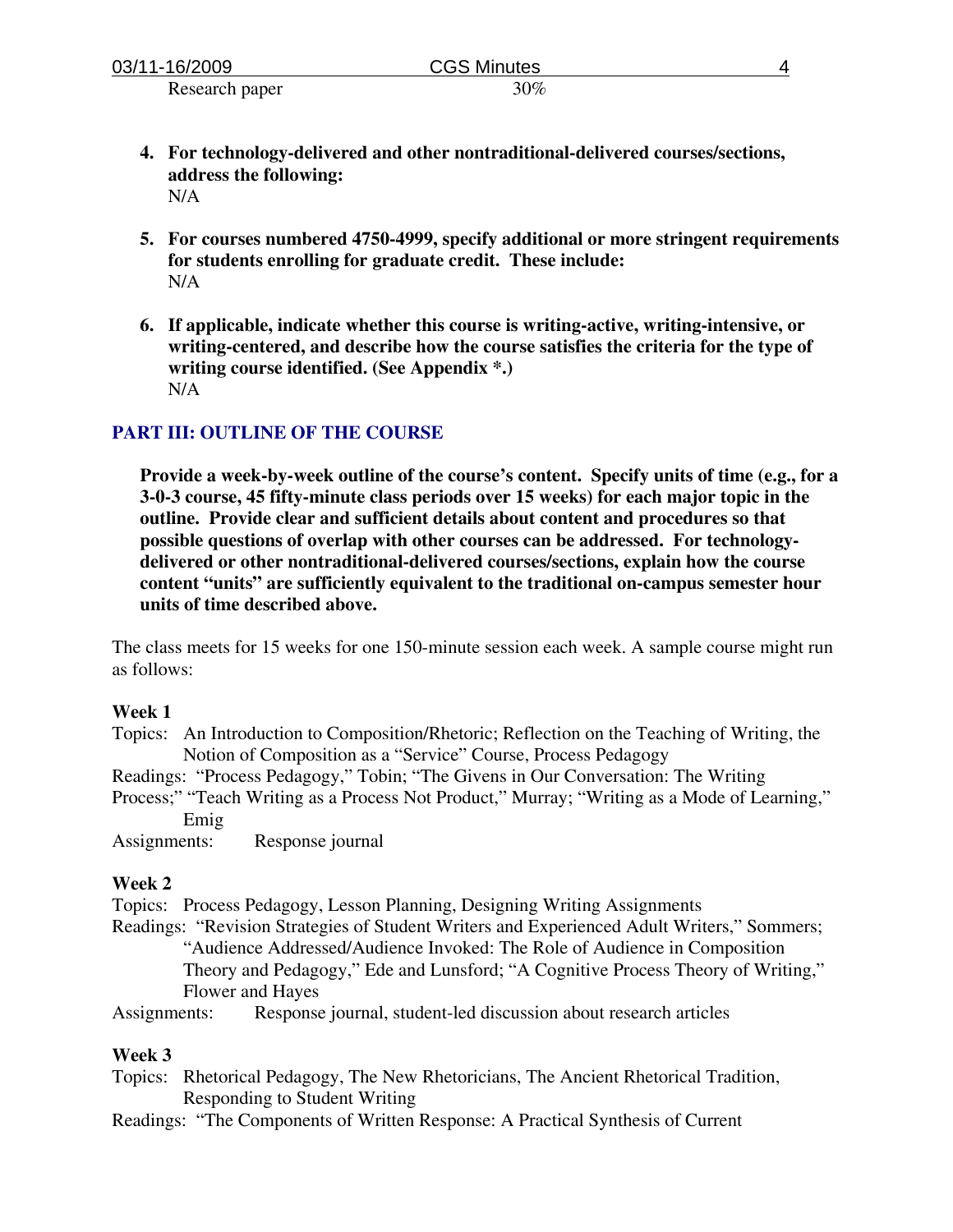| 03/11-16/2009      | <b>CGS Minutes</b><br>5                                                                                                                                                                                                                                                     |
|--------------------|-----------------------------------------------------------------------------------------------------------------------------------------------------------------------------------------------------------------------------------------------------------------------------|
|                    | Views," Horvath; "Ranking, Evaluating, and Liking: Sorting Out Three                                                                                                                                                                                                        |
|                    | Forms of Judgment," Elbow; "The Politics of Reading Student Papers,"<br>Schwegler                                                                                                                                                                                           |
| Assignments:       | Response journal, student-led discussion about research articles, response and<br>evaluation of student writing                                                                                                                                                             |
| Week 4             |                                                                                                                                                                                                                                                                             |
| Topics:<br>Writing | Rhetorical Pedagogy, Genre Pedagogy, Responding to Student                                                                                                                                                                                                                  |
| Readings:          | "What Is Rhetoric and What Can It Do for Writers and Readers," Murphy;<br>"The Genre of the End Comment: Conventions in Teacher Responses to<br>Student Writing," Smith; "Minimal Marking," Haswell; "Teachers'<br>Rhetorical Comments on Student Papers," Connors          |
| Assignments:       | Response journal, student-led discussion about research articles, response and<br>evaluation of student writing                                                                                                                                                             |
| Week 5             |                                                                                                                                                                                                                                                                             |
| Topics:            | Expressive Pedagogy, Voice in Writing                                                                                                                                                                                                                                       |
| Readings:          | "Expressive Pedagogy: Practice/Theory, Theory/Practice," Burnham;<br>"Democracy, Pedagogy, and the Personal Essay," Haefner; "When the First<br>Voice You Hear Is Not Your Own," Jones Royster; "A Method for Teaching<br>Writing," Elbow                                   |
| Assignments:       | Response journal, student-led discussion about research articles, short essay<br>about experiences in writing classrooms                                                                                                                                                    |
| Week 6             |                                                                                                                                                                                                                                                                             |
| Topics:            | Collaborative Pedagogy, Approaches to Peer Review and Group Work                                                                                                                                                                                                            |
| Readings:          | "Collaborative Pedagogy," Moore Howard; "Collaborative Learning and the<br>'Conversation of Mankind," Bruffee; "Consensus and Difference in<br>Collaborative Learning," Trimbur                                                                                             |
| Assignments:       | Response journal, student-led discussion about research articles, collaborative<br>writing exercise                                                                                                                                                                         |
| Week 7             |                                                                                                                                                                                                                                                                             |
| Topics:            | Critical Pedagogy, Social-Epistemic Pedagogy, Critical Literacy                                                                                                                                                                                                             |
| Readings:          | "Critical Pedagogy: Dreaming of Democracy," George; "Contemporary<br>Composition: The Major Pedagogical Theories," Berlin; "Reality, Consensus,<br>and Reform in the Rhetoric of Composition Teaching," Myers; "Diversity,<br>Ideology, and Teaching Writing," Hairston     |
| Assignments:       | Response journal, student-led discussion about research articles,<br>prospectus/proposal due for the research project                                                                                                                                                       |
| Week 8             |                                                                                                                                                                                                                                                                             |
| Topics:            | <b>Cultural Studies Pedagogy</b>                                                                                                                                                                                                                                            |
| Readings:          | "Cultural Studies and Composition," George and Trimbur; "Inventing the<br>University," Bartholomae; "Cognition, Convention, and Certainty: What We<br>Need to Know about Writing," Bizzell; "Professing Multiculturalism: The<br>Politics of Style in the Contact Zone," Lu |
| Assignments:       | Response journal, student-led discussion about research articles                                                                                                                                                                                                            |
| Week 9             |                                                                                                                                                                                                                                                                             |
| Topics:            | <b>Feminist Pedagogy</b>                                                                                                                                                                                                                                                    |
| Readings:          | "Feminist Pedagogy," Jarratt; "Composing as a Woman," Flynn;<br>"Composition Studies from a Feminist Perspective," Flynn                                                                                                                                                    |
| Assignments:       | Response journal, student-led discussion about research articles                                                                                                                                                                                                            |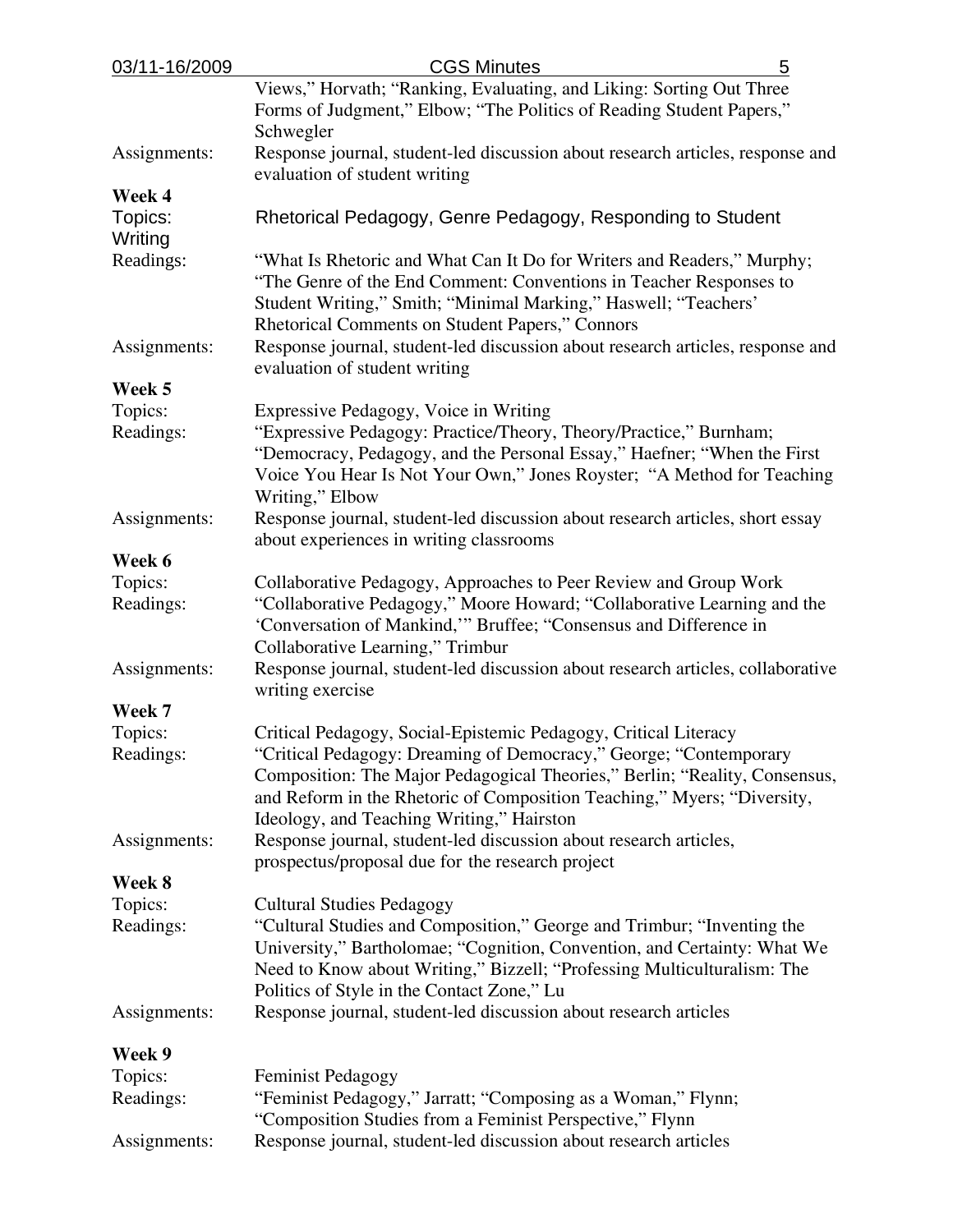| Week 10              |                                                                                                                                                                                                                                                                                                                                           |
|----------------------|-------------------------------------------------------------------------------------------------------------------------------------------------------------------------------------------------------------------------------------------------------------------------------------------------------------------------------------------|
| Topics:              | Service-Learning Pedagogy, Civic Engagement Initiatives in Composition                                                                                                                                                                                                                                                                    |
| Readings:            | "Community-Service Pedagogy," Julier ; "The Public Intellectual, Service<br>Learning, and Activist Research," Cushman; "Teacher Education and the                                                                                                                                                                                         |
| Politics             |                                                                                                                                                                                                                                                                                                                                           |
| Assignments:         | of Engagement: The Case for Democratic Schooling," Giroux and McLaren<br>Response journal, student-led discussion about research articles; peer review<br>of analysis/synthesis of composition theories                                                                                                                                   |
| Week 11              |                                                                                                                                                                                                                                                                                                                                           |
| Topics:              | Writing Across the Curriculum, Writing in the Disciplines, Writing<br><b>Assessment, Writing Portfolios</b>                                                                                                                                                                                                                               |
| Readings:            | "The Pedagogy of Writing Across the Curriculum," McLeod; "Writing to<br>Learn: Writing Across the Disciplines," Herington; "Writing as Learning<br>Through the Curriculum," Knoblauch and Brannon                                                                                                                                         |
| Assignments:         | Response journal, student-led discussion about research articles;<br>analysis/synthesis of composition theories due                                                                                                                                                                                                                       |
| Week 12              |                                                                                                                                                                                                                                                                                                                                           |
| Topics:              | Basic Writing Pedagogy, Types of Basic Writing Courses                                                                                                                                                                                                                                                                                    |
| Readings:            | "On the Academic Margins: Basic Writing Pedagogy," Mutnick; "Narrowing<br>The Mind and Page: Remedial Writers and Cognitive Reductionism," Rose;<br>Braddock; "Grammar, Grammars, and the Teaching of Grammar," Hartwell                                                                                                                  |
| Assignments:         | Response journal, student-led discussion about research articles, Peer<br>Review of and/or Conferencing about the Research Paper                                                                                                                                                                                                          |
| Week 13              |                                                                                                                                                                                                                                                                                                                                           |
| Topics:<br>Readings: | <b>Argument-Based Composition Pedagogy</b><br>Teaching the Argument in Writing, Fulkerson; "Teaching Academic Writing<br>as Moral and Civic Thinking," Stotsky                                                                                                                                                                            |
| Assignments:         | Response journal, student-led discussion about research articles, Research<br>Paper due                                                                                                                                                                                                                                                   |
| Week 14              |                                                                                                                                                                                                                                                                                                                                           |
| Topics:              | Technology and the Teaching of Writing                                                                                                                                                                                                                                                                                                    |
| Readings:            | "Technology and the Teaching of Writing," Moran; "Distant Voices:<br>Teaching and Writing in a Culture of Technology," Anson                                                                                                                                                                                                              |
| Assignments:         | Response journal, student-led discussion about research articles                                                                                                                                                                                                                                                                          |
| Week 15              |                                                                                                                                                                                                                                                                                                                                           |
| Topics:              | The Future of Composition                                                                                                                                                                                                                                                                                                                 |
| Readings:            | "Composition Studies and ESL Writing: A Disciplinary Division of Labor,"<br>Matsuda; "Teaching about Writing, Righting Misconceptions:<br>(Re)Envisioning 'First-Year Composition' as 'Introduction to Writing<br>Studies," Wardle and Downs; , "Summary and Critique: Composition at the<br>Turn of the Twenty-First Century," Fulkerson |
| Assignments:         | Short reflective essay on the composition theory and pedagogy due                                                                                                                                                                                                                                                                         |

# **PART IV: PURPOSE AND NEED**

**1. Explain the department's rationale for developing and proposing the course.**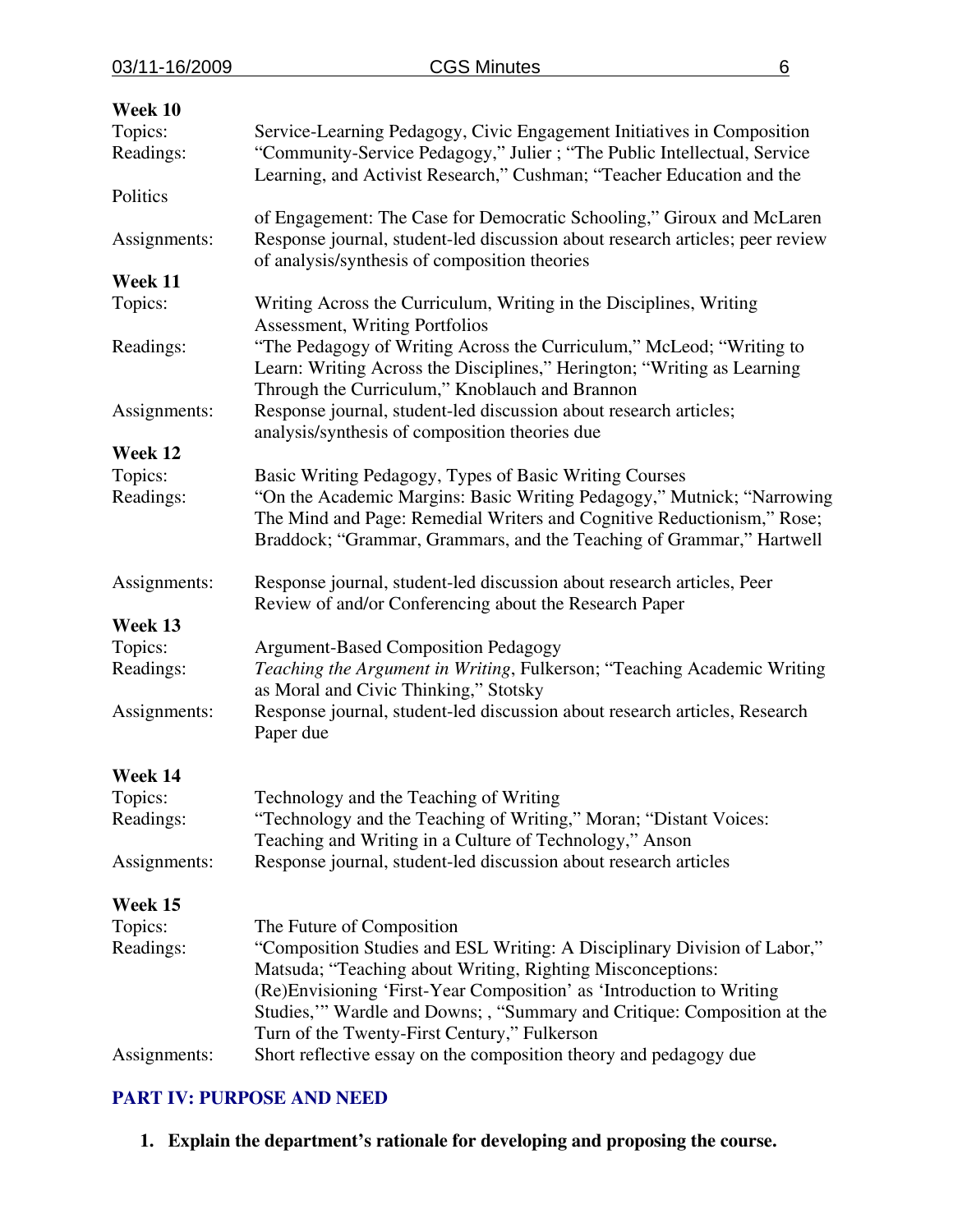ENG 5007 will introduce the theoretical influences that support teaching composition at the college level. ENG 5007 will introduce graduate teaching assistants to a broad range of composition theory and pedagogy that will prepare them for teaching. In addition, this general but detailed introduction to composition theories and pedagogies will prepare M.A. candidates with emphases in Composition/Rhetoric for their advanced coursework and their careers.

# **2. Justify the level of the course and any course prerequisites, co-requisites, or registration restrictions.**

This course is designed as a graduate-level seminar in composition theory and pedagogy for graduate assistants in English and graduate students with a concentration in Composition/Rhetoric within the English graduate program. The course prepares students to become reflective and theoretically grounded teachers of writing at the college level.

- **3. If the course is similar to an existing course or courses, justify its development and offering.** 
	- **a. If the contents substantially duplicate those of an existing course, the new proposal should be discussed with the appropriate chairpersons, deans, or curriculum committees and their responses noted in the proposal.**
	- **b. Cite course(s) to be deleted if the new course is approved. If no deletions are planned, note the exceptional need to be met or the curricular gap to be filled.**

At present, graduate teaching assistants are required to take ENG 5011, a special topics course in composition, rhetoric, or professional writing. As a special topics course, ENG 5011 bypasses the more foundational issues of composition and, depending on the topic, does not always address composition pedagogy in detail. ENG 5007 is designed specifially to provide all graduate assistants with the strong composition foundation they will need and to prepare Comp/Rhet graduate students for their advanced coursework.

- **4. Impact on Program(s):** 
	- **a. For undergraduate programs, specify whether this course will be required for a major or minor or used as an approved elective.**
	- **b. For graduate programs, specify whether this course will be a core requirement for all candidates in a degree or certificate program or an approved elective.**

ENG 5007 will replace ENG 5011 as the required composition course for all graduate teaching assistants. M.A. candidates with an emphasis in Composition/Rhetoric will be required to take ENG 5007 and one section of ENG 5011 for their degree requirements. (Currently, candidates in Comp/Rhet are required to take 5011 twice.) M.A. candidates with an emphasis in Professional Writing will be required to take either one section of ENG 5007 and one section of ENG 5011 or two sections of ENG 5011. A section of 5007 would be offered in the fall semester; a section of 5011 would be offered in the spring semester.

> **If the proposed course changes a major, minor, or certificate program in or outside of the department, you must submit a separate proposal requesting that**